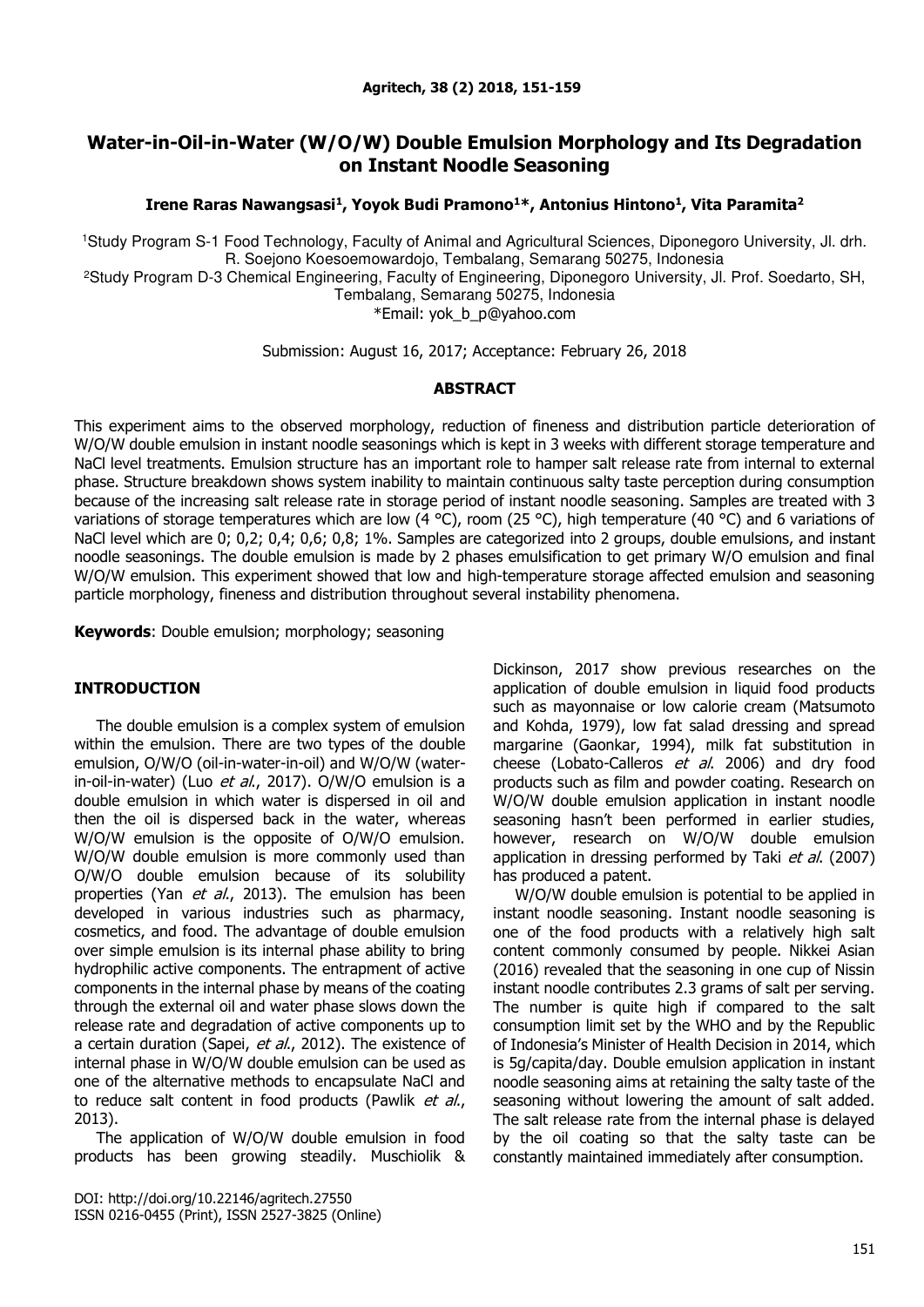The structure of double emulsion has an important role in maintaining salt to remain in the internal water phase during storage (Appelqvist, Golding, Vreeker, & Zuidam, 2007). Double emulsion structure degradation during storage shows that there is an increase of salt release rate from the internal water phase. The release of salt into the external water phase before consumption has caused the imperfect salt release mechanism. This is due to the fact that salt has already been in the external water phase so that the emulsion cannot continuously give the salty taste perception during consumption process. Emulsion morphology plays a role in showing the wholeness and form of each double emulsion constituent. Particle fineness and distribution contribute to showing the level of double emulsion particles' even distribution in the system. A system with an even spread of emulsion particle size or homogenous is called monodispersion, whereas the system with the varied spread of particle size heterogeneous is called polydispersion.

This research aims to observe morphological degradation, fineness reduction, and particle distribution of W/O/W double emulsion in instant noodle seasoning based on storage temperature differences and NaCl content during a 3-week storage.

# **RESEARCH METHOD**

# **Ingredients**

The ingredients used for making of double emulsion are aquademin obtained from Chemistry Research Center, Indonesian Institute of Science (Puslit) LIPI, Tangerang, Indonesia; gelatin (Brataco, Indonesia); NaCl (Merck, Germany); soy oil (Indofood, Indonesia); Span 80 lipophilic emulsifier (Merck, Germany); Tween 80 hydrophilic emulsifier (Merck, Germany), soy protein isolate (Cipta Kimia, 92%, Solo, Indonesia); and Arabic gum (Merck, Germany). The ingredients used for the making of seasoning are liquid sugar (Rose Brand, Indonesia); garlic powder (Jay's, Indonesia); onion powder (Jay's, Indonesia); maltodextrin (Dongxiao, China); dried parsley (Jay's, Indonesia); chicken flavor (Jay's, Indonesia); white pepper powder (Koepoe-Koepoe, Indonesia); and sweet soy sauce (Bango, Indonesia). The ingredient used for analysis is aquadestilata from Puslit LIPI, Tangerang, Indonesia.

# **Tools**

The tools used for making double emulsion are Yellow Line DI 25 homogenizer (IKA, Germany); C-MAG HS 7 magnetic stirrer (IKA, Germany), magnetic stirrer (Thermo scientific, USA), HP-3000 magnetic stirrer (Lab companion, USA), SB24001 digital scale (Mettler Toledo, USA), ABJ-NM/ABS-N analytic scale (Kern, Germany), refrigerator (Bosch, Germany), XMT-152A oven (Autcomp, China), LS 100Q particle size analyzer (PSA) (Beckman Coulter, USA), CKX41 optical microscope (Olympus, Japan), video camera (Meiji Techno, Japan), IX73 optical microscope (Olympus, Japan), DP73 video camera (Olympus, Japan), *preparat* glass and *preparat* glass cover.

# **Research Stages**

This research involves two treatments, namely NaCl and storage temperature. Na Cl content consists of six variations, namely 0% (T0) as control; 0.2% (T1); 0.4% (T2); 0.6% (T3); 0.8% (T4) and 1% (T5). Storage temperature consists of three variations, namely low temperature (4 ºC); room temperature (25 °C) and high temperature (40 °C).

# **Making W/O/W Double Emulsion**

The double emulsion is made through 2 stages, namely primary emulsification by emulsifying internal water phase or A<sub>1</sub> (40%) to the oil phase or M (60%), followed by secondary emulsification, which is emulsifying emulsion  $A_1/M$  to external water ( $A_2$ ). The W/O/W double emulsion composition can be seen in Table 1. The internal water phase is obtained through sodium chloride (NaCl) hydration in aquademin for 30 minutes, and then gelatin is added and stirred using magnetic stirrer for 25 minutes in a temperature of 65 °C. The oil phase is obtained by adding Span 80 lipophilic emulsifier into soy oil and then stirred using a magnetic stirrer for 25 minutes in a temperature of 65 °C. The internal water phase is emulsified into oil phase using Ultraturrax homogenizer at 15.000 rpm speed for 10 minutes to get A1/O. External water phase (80%) is achieved by mixing soy protein isolate, Arabic gum, and Tween 80 hydrophilic emulsifier into aquademin and stirred using a magnetic stirrer for 30 minutes at 25 °C temperature.  $A_1/O$  (20%) is re-emulsified to external water phase using Ultraturrax homogenizer at 15,000 rpm speed for 3 minutes until W/O/W is formed. The double emulsion is stored at three different storage temperatures for 3 weeks.

|  |  |  | Table 1. W/O/W Double Emulsion Formula |  |
|--|--|--|----------------------------------------|--|
|--|--|--|----------------------------------------|--|

| Phase          | Ingredient                | NaCl composition in double emulsion (% net<br>weight) |       |                |                |                |       |  |  |
|----------------|---------------------------|-------------------------------------------------------|-------|----------------|----------------|----------------|-------|--|--|
|                |                           | T <sub>0</sub>                                        | T1    | T <sub>2</sub> | T <sub>3</sub> | T <sub>4</sub> | T5    |  |  |
| A <sub>1</sub> | Aquademin                 | 6.00                                                  | 5.80  | 5.60           | 5.40           | 5.20           | 5.00  |  |  |
|                | Gelatin                   | 2.00                                                  | 2.00  | 2.00           | 2.00           | 2.00           | 2.00  |  |  |
|                | <b>NaCl</b>               | 0.00                                                  | 0.20  | 0.40           | 0.60           | 0.80           | 1.00  |  |  |
| М              | Soy Oil                   | 11.80                                                 | 11.80 | 11.80          | 11.80          | 11.80          | 11.80 |  |  |
|                | Span 80                   | 0.20                                                  | 0.20  | 0.20           | 0.20           | 0.20           | 0.20  |  |  |
| A <sub>2</sub> | Aquademin                 | 71.20                                                 | 71.20 | 71.20          | 71.20          | 71.20          | 71.20 |  |  |
|                | Tween 80                  | 0.80                                                  | 0.80  | 0.80           | 0.80           | 0.80           | 0.80  |  |  |
|                | Arabic<br>Gum             | 2.00                                                  | 2.00  | 2.00           | 2.00           | 2.00           | 2.00  |  |  |
|                | Soy<br>protein<br>isolate | 6.00                                                  | 6.00  | 6.00           | 6.00           | 6.00           | 6.00  |  |  |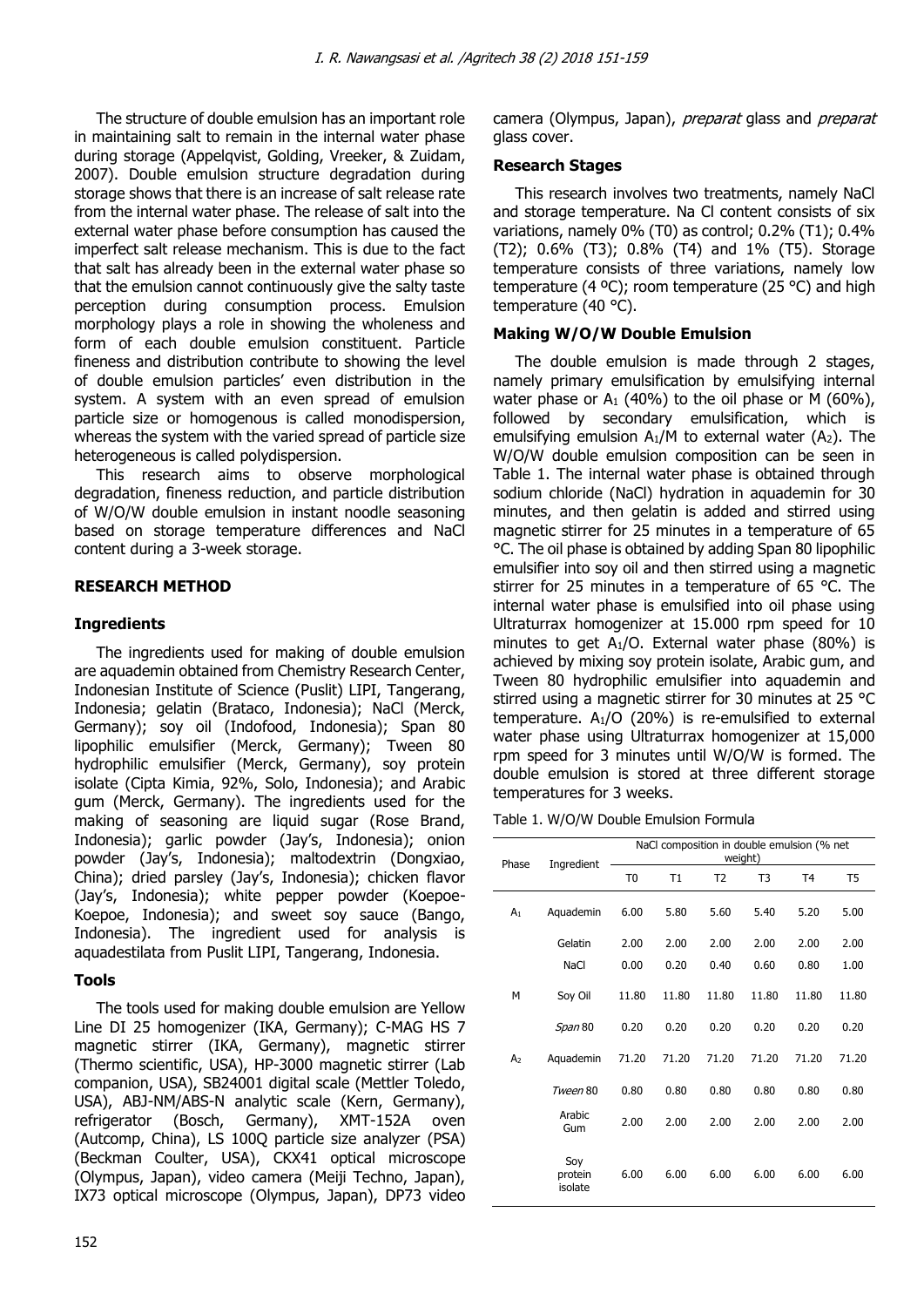## **Making Instant Noodle Seasoning**

Instant noodle seasoning is made by mixing W/O/W double emulsion with basic seasonings such as liquid sugar, garlic powder, onion powder, maltodextrin, dried parsley, chicken flavor, white pepper powder and sweet soy sauce. The composition of instant noodle seasoning can be seen in Table 2. Double emulsion (50%) is mixed with basic seasoning (50%) and then stirred using a magnetic stirrer for 60 minutes to get a homogenous mixture. The seasoning is stored in three different storage temperatures for 3 weeks.

Table 2. Instant noodle seasoning formula

| NaCl composition in instant noodle seasoning (% |       |       |       |       |       |  |  |  |
|-------------------------------------------------|-------|-------|-------|-------|-------|--|--|--|
| nw)                                             |       |       |       |       |       |  |  |  |
| T0                                              | Т1    | T2    | T3    | T4    | T5    |  |  |  |
| 10.00                                           | 10.00 | 10.00 | 10.00 | 10.00 | 10.00 |  |  |  |
| 50.00                                           | 50.00 | 50.00 | 50.00 | 50.00 | 50.00 |  |  |  |
|                                                 |       |       |       |       |       |  |  |  |
| 6.00                                            | 6.00  | 6.00  | 6.00  | 6.00  | 6.00  |  |  |  |
| 5.00                                            | 5.00  | 5.00  | 5.00  | 5.00  | 5.00  |  |  |  |
| 6.00                                            | 6.00  | 6.00  | 6.00  | 6.00  | 6.00  |  |  |  |
| 1.00                                            | 1.00  | 1.00  | 1.00  | 1.00  | 1.00  |  |  |  |
| 10.00                                           | 10.00 | 10.00 | 10.00 | 10.00 | 10.00 |  |  |  |
| 2.00                                            | 2.00  | 2.00  | 2.00  | 2.00  | 2.00  |  |  |  |
| 10.00                                           | 10.00 | 10.00 | 10.00 | 10.00 | 10.00 |  |  |  |
|                                                 |       |       |       |       |       |  |  |  |

## **Morphological Observation of Emulsion and Seasoning**

Morphological observation of emulsion and seasoning is performed using a 4x magnification optical microscope which is connected to the computer. Emulsion and seasoning are dropped on the glass slide, and secured with a slide cover, and then observed upside-down. Morphological observation is performed before storage and in the second week of storage.

## **Emulsion and Seasoning Fineness and Particle Distribution**

Fineness and particle distribution are tested using a particle size analyzer (PSA) which is connected to the computer. The solvent used in emulsion and seasoning fineness and particle distribution analysis is aquades. Aquades is dropped into the sample hole located on top of the PSA until it fills up the whole part, and then the emulsion and seasoning sample is dropped until the computer indicates an obscuration between 9-11%. The analysis is performed until output data is obtained. Particle fineness is interpreted based on  $D_{90}$  and  $D_{10}$ values. Particle distribution is interpreted based on D<sub>90</sub> value. Fineness and particle distribution test are performed every week during the three weeks of storage.

#### **RESULTS AND DISCUSSION**

#### **W/O/W Double Emulsion Morphology**

W/O/W double emulsion morphology before and after storage is shown in Figures 1-4. Results of double emulsion morphology before storage show a similar tendency of a relatively large particle size with a single droplet structure, whereas double emulsion from the low-temperature and high temperature 2 week-storage show smaller droplet size and a droplet structure that sticks to one another. The morphology of W/O/W double emulsion from room temperature shows a different appearance from the other two at different storage temperatures. In this storage temperature, the droplets show a very small size with a single droplet structure. The morphological change indicates the phenomenon of emulsion instability such as diffusion, coalescence, and flocculation. Coalescence and flocculation occur on double emulsion at low temperature and hightemperature storage. Flocculation causes droplets to move closer and to stick to one another without involving any droplet core fusion, whereas coalescence is the clumping of emulsion droplets which reaches droplet core fusion. Dorst et al. (2004) stated that flocculation occurs in an emulsion system due to the weak force of repulsion among droplets, while the electrostatic force of attraction and van der Waals get stronger at the droplet surface. Aurora (2009) stated that coalescence in an emulsion system occurs through several stages, namely the meeting of droplet surfaces, formulation of thin film and damage of film which cause the two droplet cores to merge. Tadros (2013) stated that a coalescence is an event of the thinning and damage of inter-droplet film coating which causes fusion between two or more neighboring droplets. Droplet fusion causes the formation of one bigger droplet. The attachment of one droplet to another without involving a fusion causes an increase in droplet size with an uneven form. Morphological change occurs in room temperature storage double emulsion. Droplets experience changes in size, they become very small due to diffusion from the internal phase to external phase.



Remarks : (a) T0; (b) T1; (c) T3 and (d) T5 Figure 1. W/O/W double emulsion morphology T0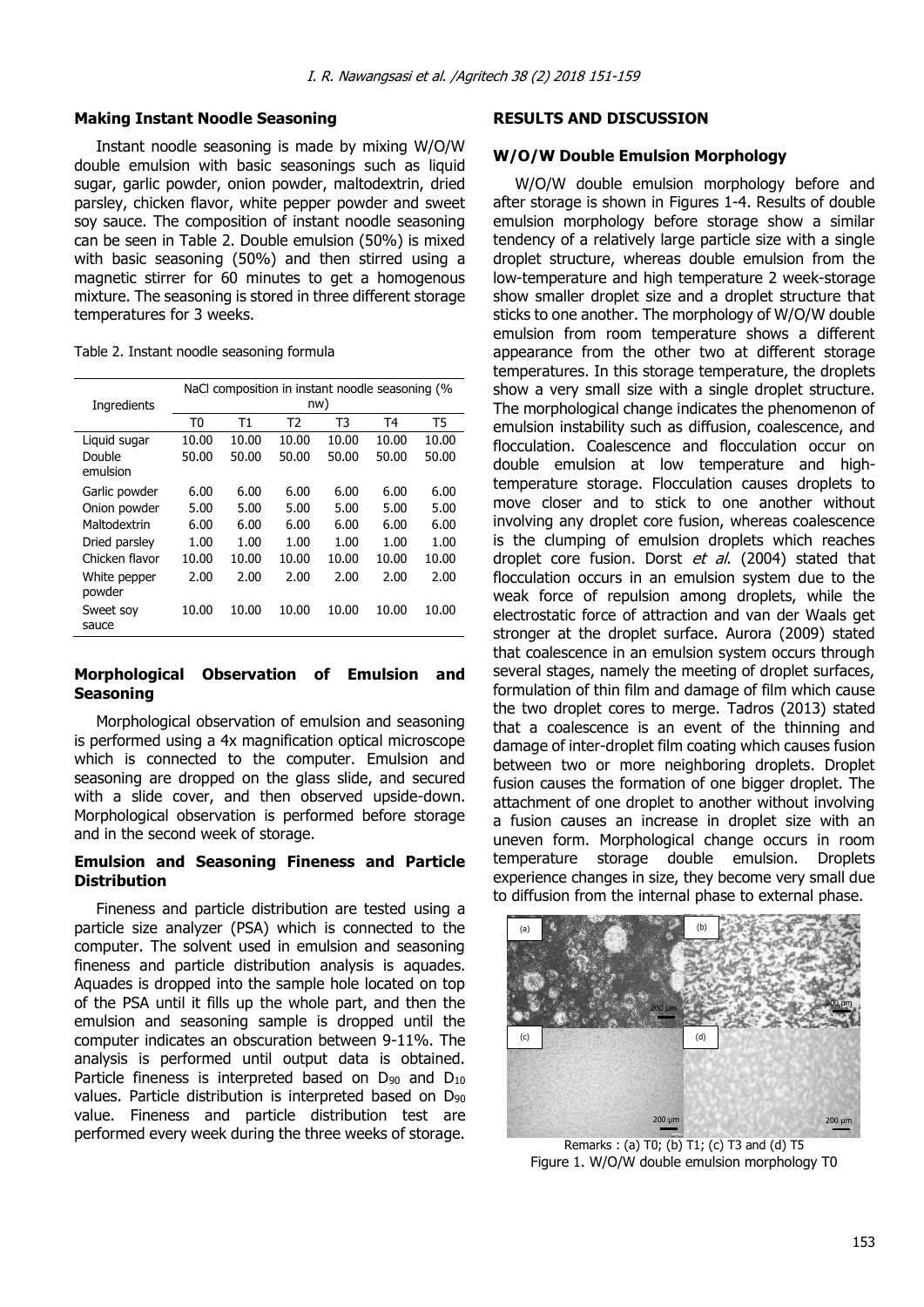

Remarks : (a) T0; (b) T1; (c) T3 and (d) T5 Figure 2. W/O/W double emulsion morphology T1



Remarks : (a) T0; (b) T1; (c) T3 and (d) T5 Figure 3. W/O/W double emulsion morphology T3



Remarks : (a) T0; (b) T1; (c) T3 and (d) T5 Figure 4. W/O/W double emulsion morphology T5

Overall, the difference in NaCl content doesn't show W/O/W double emulsion morphology differences. The difference in storage temperature shows different morphological tendencies. High storage temperature emulsion's morphological change is influenced by the changes of hydrophilic emulsifier characteristics. Komaiko and Mcclements (2016) stated that non-ionic emulsifiers like Tween have heat vulnerability characteristics. Heating process causes non-ionic emulsifier's main cluster to dehydrate and to become non-polar. Rousseau (2000) stated that on several conditions, emulsion at lowtemperature storage has higher stability due to viscosity increase effect along with the temperature decrease. However, low-temperature storage also enables nucleation and crystallization which potentially destabilize the emulsion system. Fat crystallization in oilin-water emulsion type causes destabilization through partial coalescence mechanisms.

# **W/O/W Double Emulsion Particle Fineness**

Results of W/O/W double emulsion particle fineness test in Table 3 show that the higher the NaCl content, the lower the particle fineness. Provder (1987) stated that emulsion particle fineness is determined based on radius, area, and boundary of emulsion droplet. Merkus (2009) divided particle fineness parameter into six groups based on D90 values, namely  $< 0.1$  µm (nanoparticle); 0.1-1 µm (very fine); 1-10 (fine); 10-1000 µm (sufficiently fine);  $1-10$  mm (coarse) and  $>10$  mm (very coarse). Particle fineness decreases in NaCl content of over 0.4% for low temperature and room temperature, whereas 0.2% applies for high temperature. This shows that NaCl content of less than 0.4% for low temperature and room temperature, and 0.2% for high temperature, is the effective content to retain particle fineness during the storage process.

The extremely high NaCl content can cause an imbalance in osmotic pressure between internal and external water phases. Diffusion process causes reduction of radius, area, and the boundary of droplets in the internal water phase, and the other way around in the external water phase. This is consistent with McClements' (2016) opinion which stated that the high concentration of solubles in internal water phase which causes the swelling of droplets is due to water diffusion from the external water phase. On the contrary, the high concentration of solubles in the external water phase causes a reduction of droplet size in the internal water phase due to diffusion from the internal water phase towards the external water phase.

# **W/O/W Double Emulsion Particle Distribution**

W/O/W double emulsion with 0-1% NaCl content in 0-day storage overall shows a wide particle distribution. W/O/W double emulsion particle distribution is shown in Table 4. Low temperature and room temperature double emulsion with a 2-week storage duration also show a wide distribution classification. This is in line with the opinion of Balcaen et al. (2016), which stated that the double emulsion has a larger particle size and wider particle distribution than conventional emulsion. Double emulsion involves two steps of emulsification, namely primary emulsification to produce W/O emulsion using high shear stress, and secondary emulsion to produce W/O/W emulsion using low shear stress. The use of low shear stress in secondary emulsification aims at preventing damage to the internal water structure which causes the escape of the functional component being encapsulated. However, it brings an influence on the size and distribution of double emulsion particles.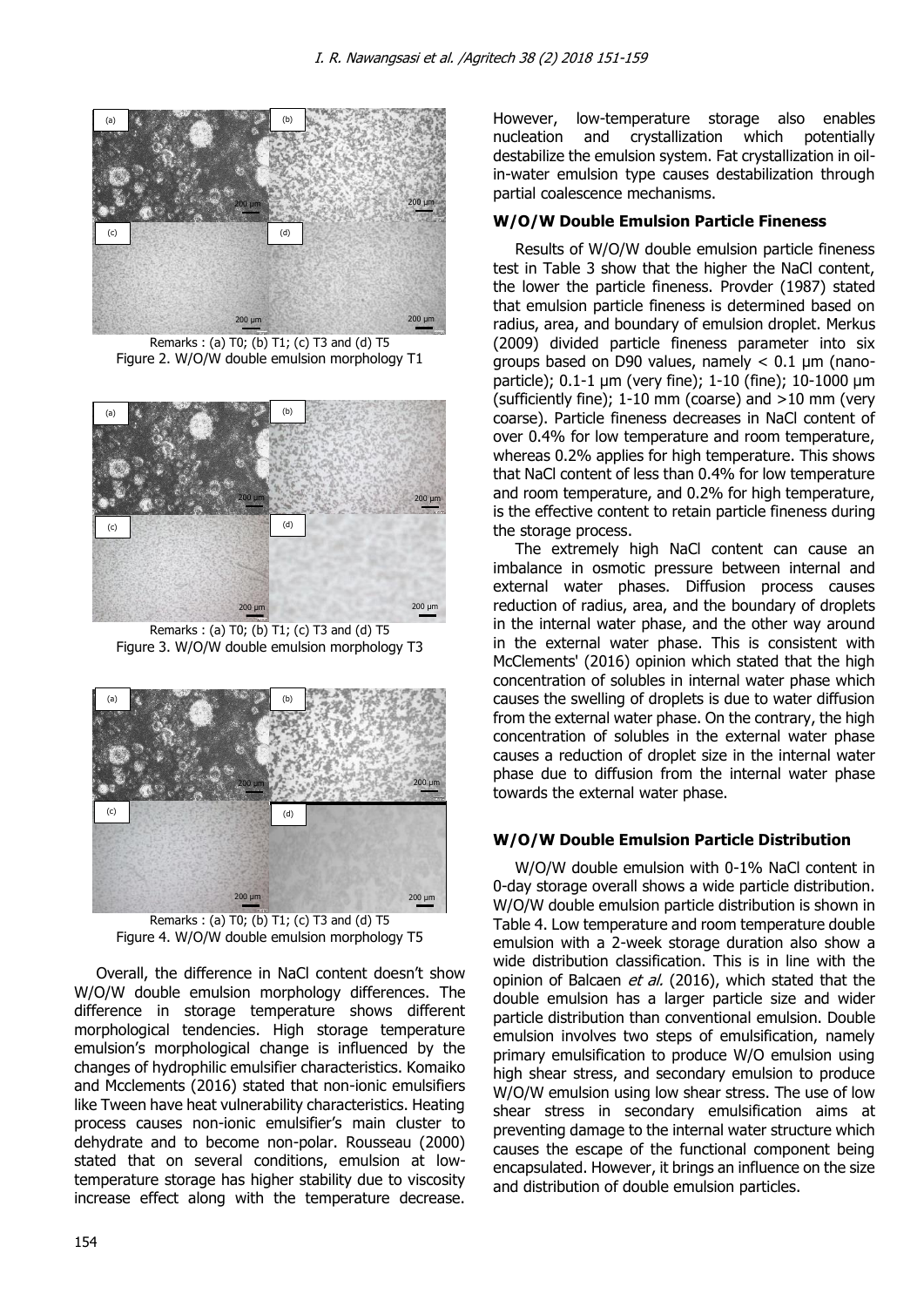| Treatment      |                       | Low temperature |                   | Room temperature |                   | High temperature |                   |
|----------------|-----------------------|-----------------|-------------------|------------------|-------------------|------------------|-------------------|
|                | Storage length (week) | $D_{90}$        | Particle fineness | $D_{90}$         | Particle fineness | $D_{90}$         | Particle fineness |
| T <sub>0</sub> | 0                     | 5.78            | Very fine         | 5.78             | Very fine         | 5.78             | Very fine         |
|                |                       | 7.06            | Very fine         | 6.54             | Very fine         | 5.49             | Very fine         |
|                |                       | 6.29            | Very fine         | 6.32             | Very fine         | 5.29             | Very fine         |
|                | 3                     | 6.84            | Very fine         | 7.26             | Very fine         | 5.44             | Very fine         |
| T1             | 0                     | 3.90            | Very fine         | 3.90             | Very fine         | 3.90             | Very fine         |
|                |                       | 6.24            | Very fine         | 4.93             | Very fine         | 5.01             | Very fine         |
|                |                       | 5.29            | Very fine         | 4.84             | Very fine         | 3.66             | Very fine         |
|                | 3                     | 5.42            | Very fine         | 5.42             | Very fine         | 5.02             | Very fine         |
| T <sub>2</sub> | 0                     | 4.22            | Very fine         | 4.22             | Very fine         | 4.22             | Very fine         |
|                |                       | 4.11            | Very fine         | 4.41             | Very fine         | 4.94             | Fine              |
|                |                       | 4.25            | Very fine         | 4.64             | Very fine         | 5.71             | Very fine         |
|                |                       | 5.16            | Very fine         | 3.20             | Very fine         | 5.18             | Very fine         |
| T <sub>3</sub> | 0                     | 8.72            | Very fine         | 8.72             | Very fine         | 8.72             | Very fine         |
|                |                       | 8.70            | Very fine         | 10.92            | Fine              | 9.72             | Very fine         |
|                |                       | 8.52            | Very fine         | 9.20             | Very fine         | 7.95             | Very fine         |
|                |                       | 9.58            | Fine              | 11.01            | Very fine         | 8.33             | Fine              |
| T <sub>4</sub> | 0                     | 4.42            | Very fine         | 4.42             | Very fine         | 4.42             | Very fine         |
|                |                       | 3.69            | Very fine         | 9.02             | Very fine         | 5.46             | Very fine         |
|                |                       | 3.72            | Very fine         | 3.77             | Very fine         | 4.24             | Very fine         |
|                |                       | 4.07            | Very fine         | 3.81             | Very fine         | 3.39             | Very fine         |
| T <sub>5</sub> | 0                     | 8.86            | Fine              | 8.86             | Fine              | 8.86             | Fine              |
|                |                       | 10.97           | Fine              | 10.29            | Fine              | 10.52            | Fine              |
|                |                       | 9.95            | Fine              | 7.89             | Very fine         | 7.96             | Very fine         |
|                |                       | 10.28           | Fine              | 28.26            | Fine              | 11.25            | Fine              |

Table 3. W/O/W double emulsion particle fineness

High-temperature storage double emulsion shows a uniformed classification before storage and gets wider along with storage duration. Particle distribution classification refers to Merkus' (2009) opinion which stated that particle distribution is grouped into 5 based on  $D_{90}/D_{10}$  ratio, in which very wide distribution is for  $> 10$ ratio; wide distribution for 4-10 ratio; sufficiently narrow distribution for 1.5-4 ratio; narrow distribution for 1.05- 1.5; and uniformed distribution for <1.02 ratio. Low temperature and room temperature storage double

Table 4. W/O/W double emulsion particle distribution

|                 |                                 |                 | Low temperature          |                 | Room temperature      |                 | High temperature         |  |
|-----------------|---------------------------------|-----------------|--------------------------|-----------------|-----------------------|-----------------|--------------------------|--|
| Treatment       | Storage length<br>(in the week) | $D_{90}/D_{10}$ | Particle<br>distribution | $D_{90}/D_{10}$ | Particle distribution | $D_{90}/D_{10}$ | Particle<br>distribution |  |
| T <sub>0</sub>  | 0                               | 5.90            | Wide                     | 5.90            | Wide                  | 5.90            | Wide                     |  |
|                 |                                 | 7.10            | Wide                     | 6.78            | Wide                  | 8.82            | Wide                     |  |
|                 | 2                               | 7.24            | Wide                     | 6.70            | Wide                  | 6.45            | Wide                     |  |
|                 | 3                               | 7.30            | Wide                     | 7.55            | Wide                  | 5.75            | Wide                     |  |
| T1              | 0                               | 5.27            | Wide                     | 5.27            | Wide                  | 5.27            | Wide                     |  |
|                 |                                 | 7.33            | Wide                     | 6.21            | Wide                  | 7.14            | Wide                     |  |
|                 | 2                               | 7428.37         | Very Wide                | 6.61            | Wide                  | 5.89            | Wide                     |  |
|                 | 3                               | 6.62            | Wide                     | 6.79            | Wide                  | 6.88            | Wide                     |  |
| T <sub>2</sub>  | $\mathbf 0$                     | 6.13            | Wide                     | 6.13            | Wide                  | 6.13            | Wide                     |  |
|                 |                                 | 6.25            | Wide                     | 6.55            | Wide                  | 4.84            | Wide                     |  |
|                 |                                 | 6.71            | Wide                     | 6.41            | Wide                  | 8.85            | Wide                     |  |
|                 | 3                               | 7.66            | Wide                     | 4.83            | Wide                  | 7.77            | Wide                     |  |
| T <sub>3</sub>  | 0                               | 9.76            | Wide                     | 9.76            | Wide                  | 9.76            | Wide                     |  |
|                 |                                 | 9.17            | Wide                     | 10.59           | Very Wide             | 10.71           | Very Wide                |  |
|                 | 2                               | 9.73            | Wide                     | 10.26           | Very Wide             | 8.86            | Wide                     |  |
|                 | 3                               | 9.44            | Wide                     | 12.27           | Very Wide             | 8.31            | Wide                     |  |
| T <sub>4</sub>  | 0                               | 6.96            | Wide                     | 6.96            | Wide                  | 6.96            | Wide                     |  |
|                 |                                 | 5.79            | Wide                     | 13.42           | Very Wide             | 8.78            | Wide                     |  |
|                 | 2                               | 6.30            | Wide                     | 6.19            | Wide                  | 7.24            | Wide                     |  |
|                 | 3                               | 6.48            | Wide                     | 6.24            | Wide                  | 5.85            | Wide                     |  |
| $\overline{T5}$ | $\mathbf 0$                     | 8.82            | Wide                     | 8.82            | Wide                  | 8.82            | Wide                     |  |
|                 |                                 | 9.87            | Wide                     | 9.57            | Wide                  | 9.78            | Wide                     |  |
|                 | 2                               | 9.91            | Wide                     | 7.90            | Wide                  | 9.16            | Wide                     |  |
|                 | 3                               | 9.28            | Wide                     | 21.91           | Very Wide             | 10.59           | Very Wide                |  |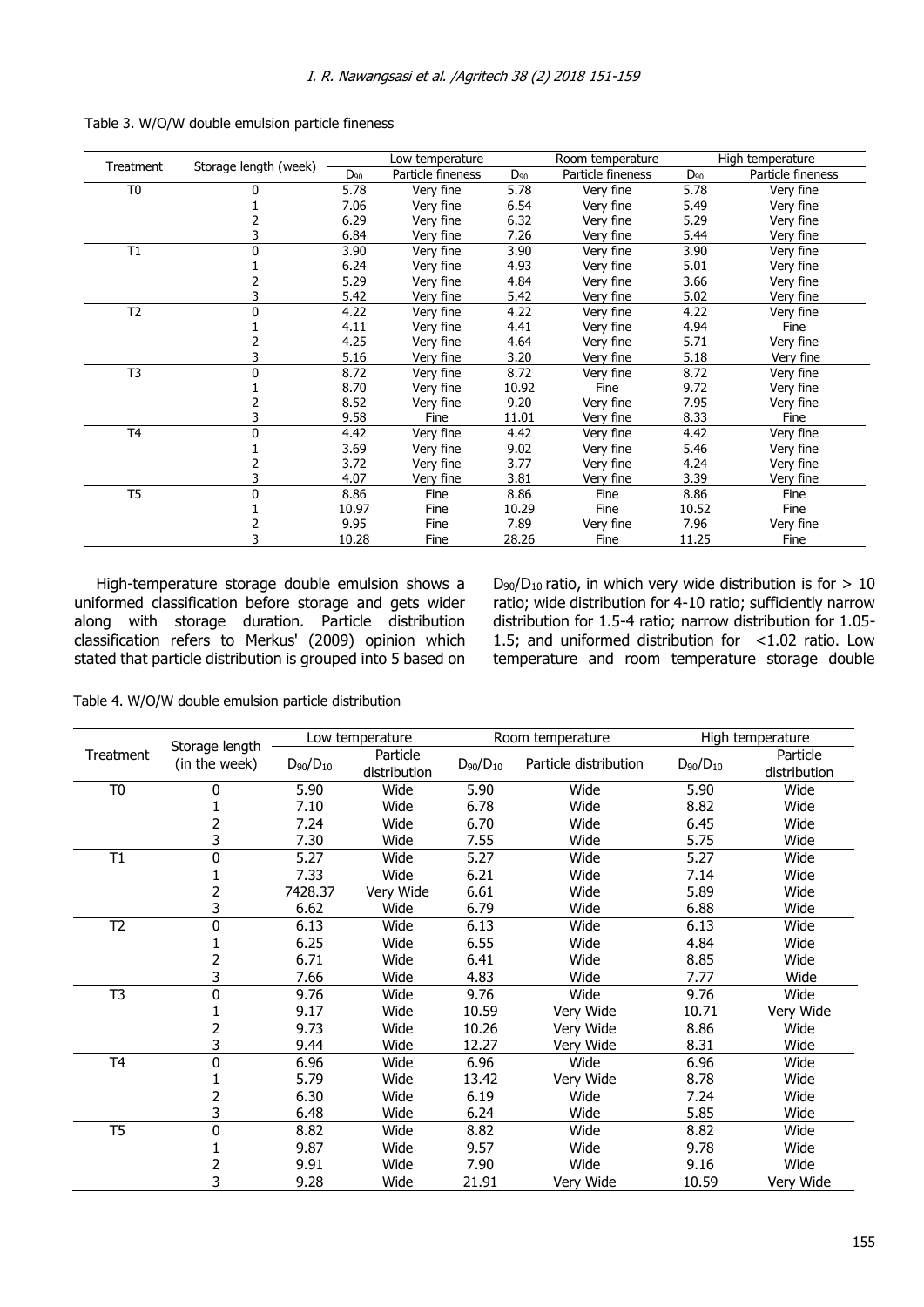emulsion particle distribution experience an increase along with storage duration, whereas high-temperature storage particle size tends to decrease. Emulsion particle distribution increase shows that particle homogeneity decreases along with storage duration. On the contrary, the decrease in particle distribution shows that homogeneity increases along with storage duration. Particle distribution changes along the storage process are influenced by flocculation, coalescence, and diffusion phenomena which take place on a portion of the whole emulsion particle. This causes the particle size to no longer be uniform and the particle size to be wider.

Balcaen *et al.* (2016) stated that double emulsion, in general, has a rather large particle size with wide particle distribution due to secondary emulsification process limitation. Secondary emulsification process which involves a high stress would damage the double structure of the emulsion. Emulsion particle distribution is also influenced by emulsifier absorption in each particle. This is in line with the opinion of Serie and El-nokaly (1991) which stated that the distribution of protein, low molecule weight surfactant (fat and its derivatives), and high molecular weight surfactant (polysaccharide and hydrocolloid) is the main factor in maintaining the formation, stability, and texture of food emulsion.

An emulsifier that is not well absorbed by particle surface causes the particle to lose repulsion and attraction forces in similar proportion. Particles with differing hydrophilic and hydrophobic cluster contents cause tendencies towards either of the phases (water or oil). Particles which absorb more hydrophilic emulsifier will tend to repulse oil, and vice versa. The instability causes particles to experience flocculation and coalescence.

Overall, it can be concluded that storage temperature and NaCl content influence particle morphology, fineness, and distribution. Low temperature and high-temperature storage cause a reduction in emulsifier's ability through crystallization and dehydration phenomena. Overly high NaCl content causes an imbalance of osmosis pressure between internal and external water phases. Room temperature storage with maximum 0.4% NaCl content is the treatment which gives better particle morphology appearance, fineness, and distribution than other treatments.

## **Seasoning Morphology**

Results of instant noodle seasoning morphological test before and after storage are shown in Figures 5-8.

Seasoning morphology shows an appearance that is different from the double emulsion. The differing appearance between emulsion and seasoning is influenced by the addition of basic seasoning, either in liquid or solid form. Solid basic seasoning will be better if it goes through a sifting process, using a strainer with a certain specific mesh to obtain particles with uniformed size. Basic seasoning particles' uniformed size added to the emulsion is aimed at reducing the bias factor of emulsion morphology test on the emulsion. However, this research has not involved the straining process of basic

seasoning. This is because the solid seasoning used is of commercial type, therefore, it is assumed that the particle size is uniform.

Seasoning with various NaCl contents and storage temperatures tend to show similar morphology in each week. Low temperature and room temperature storage seasoning show droplet structure change without a core, whereas high-temperature storage seasoning shows droplets which experience external phase swelling. This is consistent with droplet instability scheme according to Mezzenga et al. (2004), which stated that the disappearance of droplet core phenomenon occurs because of water diffusion from internal phase to external phase, whereas the swelling phenomenon occurs because of oil droplet coalescence. This is supported by Dickinson's (2011) opinion which stated that the coalescence mechanism that happens in both phases causes the displacement of some or all dispersed components from the internal phase to the external phase. Appelqvist et al. (2007) stated that the release of electrolytes from the internal phase to the external phase can happen to the system which has a balanced osmosis through reverse osmosis mechanism, Morphological test using an optical microscope in this research is only limited on the 2 dimensional structure, therefore, further observation using a confocal microscope is needed to obtain three dimensional structure.



Figure 5. W/O/W double emulsion seasoning morphology T0



Figure 6. W/O/W double emulsion seasoning morphology T1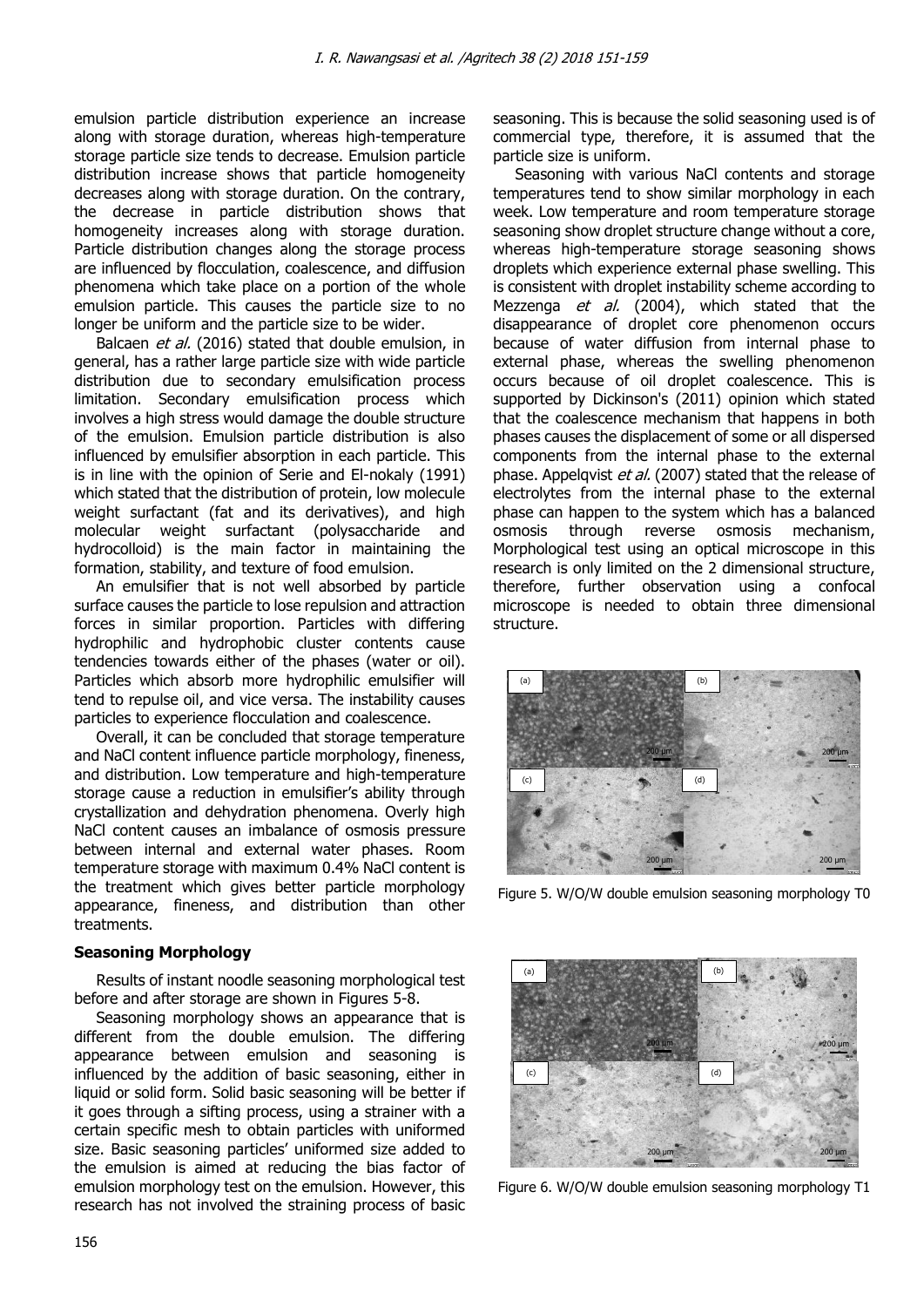

Figure 7. W/O/W double emulsion seasoning morphology T3



Figure 8. W/O/W double emulsion seasoning morphology T5

## **Seasoning Particle Fineness**

Viewed from particle fineness, overall seasoning emulsion particle is divided into 3 categories: very fine; fine; and sufficiently fine. Seasoning particle fineness can be seen in Table 5. The tendency shown is from very fine to fine and to sufficiently fine along with storage duration. Several treatments, such as low temperature storage (NaCl 0.2% and 0.8%); room temperature storage (NaCl 0%; 0.2% and 0.8%) and high temperature storage (NaCl 0%; 0.2% and 0.8%), show the ability to retain particle fineness well enough throughout storage. Particle fineness change towards a very fine category shows a reduction of droplets' radius, area, and boundary. Fluctuating particle fineness shows the high instability of the emulsion system because droplets continue to experience physical characteristic changes.

The instability that can change droplet size includes coalescence, phase inversion, and disproportionation (Ostwald ripening). This is consistent with McClements' (2016) opinion which stated that disproportionation is a phenomenon in which small droplets experience size reduction and big droplets expand so that there is an overall droplet size increase. The phenomenon occurs because of higher concentration of solubles around small droplets than around big droplets in a polydispersion emulsion system.

W/O/W double emulsion has better particle fineness than seasoning. This can be seen based on particle fineness category which appears on double emulsion, that is, very fine  $-$  fine, whereas the category which appears on seasoning is very fine  $-$  sufficiently fine.

| Storage length |               |          | Low temperature   |          | Room temperature  | High temperature |                   |
|----------------|---------------|----------|-------------------|----------|-------------------|------------------|-------------------|
| Treatment      | (in the week) | $D_{90}$ | Particle fineness | $D_{90}$ | Particle fineness | $D_{90}$         | Particle fineness |
| T <sub>0</sub> | 0             | 244.00   | Fine              | 244.00   | Fine              | 244.00           | Fine              |
|                |               | 4.22     | Very fine         | 226.20   | Fine              | 198.00           | Fine              |
|                | 2             | 13.54    | Fine              | 28.95    | Fine              | 137.50           | Fine              |
|                | 3             | 102.70   | Fine              | 128.10   | Fine              | 151.00           | Fine              |
| T1             | 0             | 10.60    | Fine              | 10.60    | Fine              | 10.60            | Fine              |
|                |               | 13.18    | Fine              | 28.36    | Fine              | 95.47            | Fine              |
|                | 2             | 13.76    | Fine              | 175.80   | Fine              | 160.20           | Fine              |
|                | 3             | 136.20   | Fine              | 248.30   | Fine              | 138.10           | Fine              |
| T <sub>2</sub> | 0             | 10.06    | Very fine         | 10.06    | Very fine         | 10.06            | Very fine         |
|                |               | 11.97    | Fine              | 53.08    | Fine              | 97.08            | Fine              |
|                | 2             | 13.54    | Fine              | 13.48    | Fine              | 287.80           | Fine              |
|                | 3             | 76.12    | Fine              | 129.40   | Fine              | 154.70           | Fine              |
| T <sub>3</sub> | 0             | 10.40    | Very fine         | 10.40    | Very fine         | 10.40            | Very fine         |
|                |               | 12.98    | Fine              | 221.10   | Fine              | 153.90           | Fine              |
|                | 2             | 13.84    | Fine              | 28.55    | Fine              | 162.40           | Fine              |
|                | 3             | 129.80   | Fine              | 133.60   | Fine              | 193.50           | Fine              |
| T <sub>4</sub> | 0             | 11.50    | Fine              | 11.50    | Fine              | 11.50            | Fine              |
|                |               | 27.54    | Fine              | 9.17     | Fine              | 204.10           | Fine              |
|                | 2             | 11.91    | Fine              | 450.00   | Fine              | 250.20           | Fine              |
|                | 3             | 155.50   | Fine              | 102.20   | Fine              | 190.70           | Fine              |
| T5             | 0             | 7.55     | Very fine         | 7.55     | Very fine         | 7.55             | Very fine         |
|                |               | 12.76    | Fine              | 145.50   | Fine              | 246.50           | Fine              |
|                | 2             | 13.73    | Fine              | 29.19    | Fine              | 261.70           | Fine              |
|                | 3             | 138.60   | Fine              | 149.40   | Fine              | 206.30           | Sufficiently fine |

Table 5. Seasoning particle fineness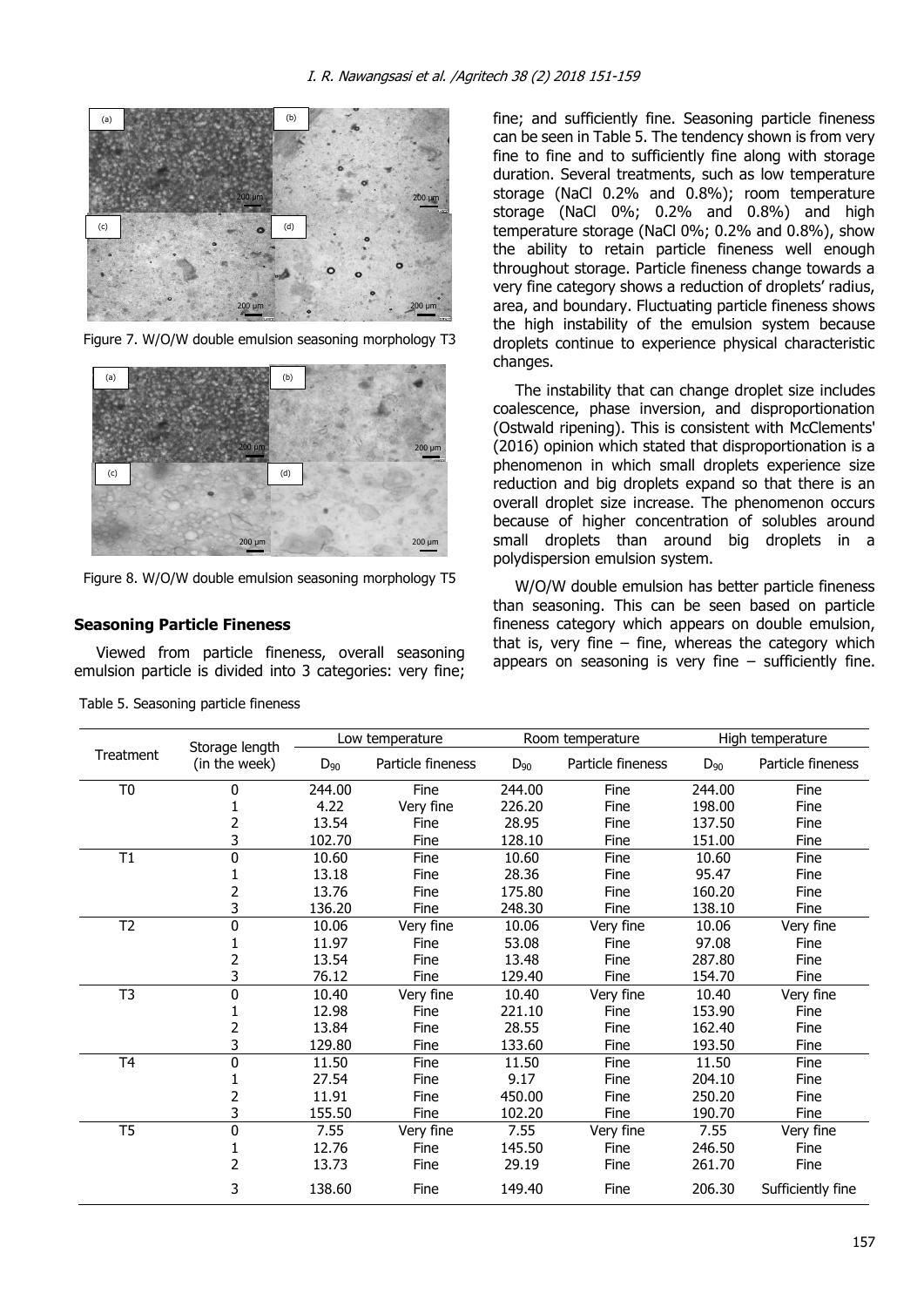|                      |                   |                 | Particle fineness    |                 | Particle fineness    |                 | Particle fineness    |  |
|----------------------|-------------------|-----------------|----------------------|-----------------|----------------------|-----------------|----------------------|--|
| Particle<br>fineness | Particle fineness | $D_{90}/D_{10}$ | Particle             | $D_{90}/D_{10}$ | Particle             | $D_{90}/D_{10}$ | Particle             |  |
|                      |                   |                 | distribution         |                 | distribution         |                 | distribution         |  |
| T <sub>0</sub>       | $\mathbf 0$       | 72.49           | Very wide            | 72.49           | Very wide            | 72.49           | Very wide            |  |
|                      | $\mathbf{1}$      | 6.43            | Wide                 | 43.02           | Very wide            | 35.96           | Very wide            |  |
|                      | 2                 | 8.64            | Good                 | 9.20            | Good                 | 39.73           | Sufficiently<br>good |  |
|                      | 3                 | 30.19           | Very wide            | 26.18           | Very wide            | 24.43           | Very wide            |  |
| T1                   | $\pmb{0}$         | 10.03           | Very wide            | 10.03           | Very wide            | 10.03           | Very wide            |  |
|                      | 1                 | 10.78           | Very wide            | 11.80           | Very wide            | 20.65           | Very wide            |  |
|                      | 2                 | 9.69            | Good                 | 35.87           | Sufficiently<br>good | 33.49           | Sufficiently<br>good |  |
|                      | 3                 | 30.44           | Very wide            | 34.56           | Very wide            | 21.85           | Very wide            |  |
| T <sub>2</sub>       | 0                 | 10.62           | Very wide            | 10.62           | Very wide            | 10.62           | Very wide            |  |
|                      | $\mathbf{1}$      | 11.83           | Very wide            | 26.58           | Very wide            | 21.26           | Very wide            |  |
|                      | 2                 | 11.01           | Sufficiently<br>good | 9.78            | Good                 | 61.07           | Sufficiently<br>good |  |
|                      | 3                 | 16.08           | Very wide            | 26.84           | Very wide            | 25.78           | Very wide            |  |
| T <sub>3</sub>       | $\mathbf 0$       | 10.98           | Very wide            | 10.98           | Very wide            | 10.98           | Very wide            |  |
|                      | 1                 | 9.83            | Wide                 | 55.07           | Very wide            | 29.74           | Very wide            |  |
|                      | 2                 | 9.17            | Good                 | 12.66           | Sufficiently<br>good | 33.27           | Sufficiently<br>good |  |
|                      | 3                 | 28.98           | Very wide            | 27.21           | Very wide            | 35.25           | Very wide            |  |
| T <sub>4</sub>       | $\mathbf 0$       | 10.21           | Very wide            | 10.21           | Very wide            | 10.21           | Very wide            |  |
|                      | $\mathbf{1}$      | 14.28           | Very wide            | 8.21            | Wide                 | 42.23           | Very wide            |  |
|                      | 2                 | 8.42            | Good                 | 178.08          | Sufficiently<br>good | 39.85           | Sufficiently<br>good |  |
|                      | 3                 | 38.46           | Very wide            | 22.59           | Very wide            | 35.32           | Very wide            |  |
| T <sub>5</sub>       | $\overline{0}$    | 8.60            | Wide                 | 8.60            | Wide                 | 8.60            | Wide                 |  |
|                      | $\mathbf{1}$      | 10.38           | Very wide            | 31.66           | Very wide            | 38.58           | Very wide            |  |
|                      | 2                 | 10.16           | Sufficiently<br>good | 9.37            | Wide                 | 40.13           | Sufficiently<br>good |  |
|                      | 3                 | 30.02           | Very wide            | 28.57           | Very wide            | 9.92            | Wide                 |  |

Table 6. Seasoning particle distribution

Seasoning particles have a bigger radius, area, and boundary than W.O.W double emulsion particles.

# **Seasoning Particle Distribution**

Seasoning particle distribution in Table 6 shows sufficiently varying categories, namely very wide, wide, good, and sufficiently good. This is different from the double emulsion, the addition of basic seasoning increases seasoning emulsion particle distribution.

NaCl seasoning 0-0.8% shows a very wide category for 0-day storage. based on the data, no best treatment is found in maintaining particle distribution along the storage duration. However, a not too sharp change occurs in low temperature (NaCl 0% and 0.6%) and room temperature (NaCl 0%; 0.4% and 1%) deviation treatments, that is, from very wide, wide, and good. The seasoning particle shows a positive change because of the increase in particle size uniformity during storage. The phenomenon that occurs on seasoning droplets is flocculation, in which two droplets stick to one another without core union. Droplets can escape from one other due to the increase of inter-droplet repulsion force and reduction of inter-droplet attraction force. On the contrary, an emulsion system with wider distribution

158

shows a reduction of inter-droplet repulsion force. Electrostatic force in an emulsion system is influenced by NaCl existence. This is in line with the opinion of Wang et al. (2017), which stated that NaCl potentially increases emulsion instability through a reduction of electrostatic force. Higher NaCl concentration causes a reduction of repulsion force so that droplet size increases. Temperature is another factor that also influences the repulsion force. This is supported by McClements' (2016) opinion which stated that heating causes reduction of steric repulsion force due to nonionic emulsifier polar cluster hydration so that droplets move closer to one another. Emulsion droplet distribution change is influential towards seasoning. Emulsion droplets that have experienced physicochemical characteristics during storage will not operate salty taste release continuously, because the salt has been diffused and is out of the internal water phase towards the external water phase.

## **CONCLUSION**

Storage temperature influences W/O/W double emulsion and seasoning instability phenomenon. Low